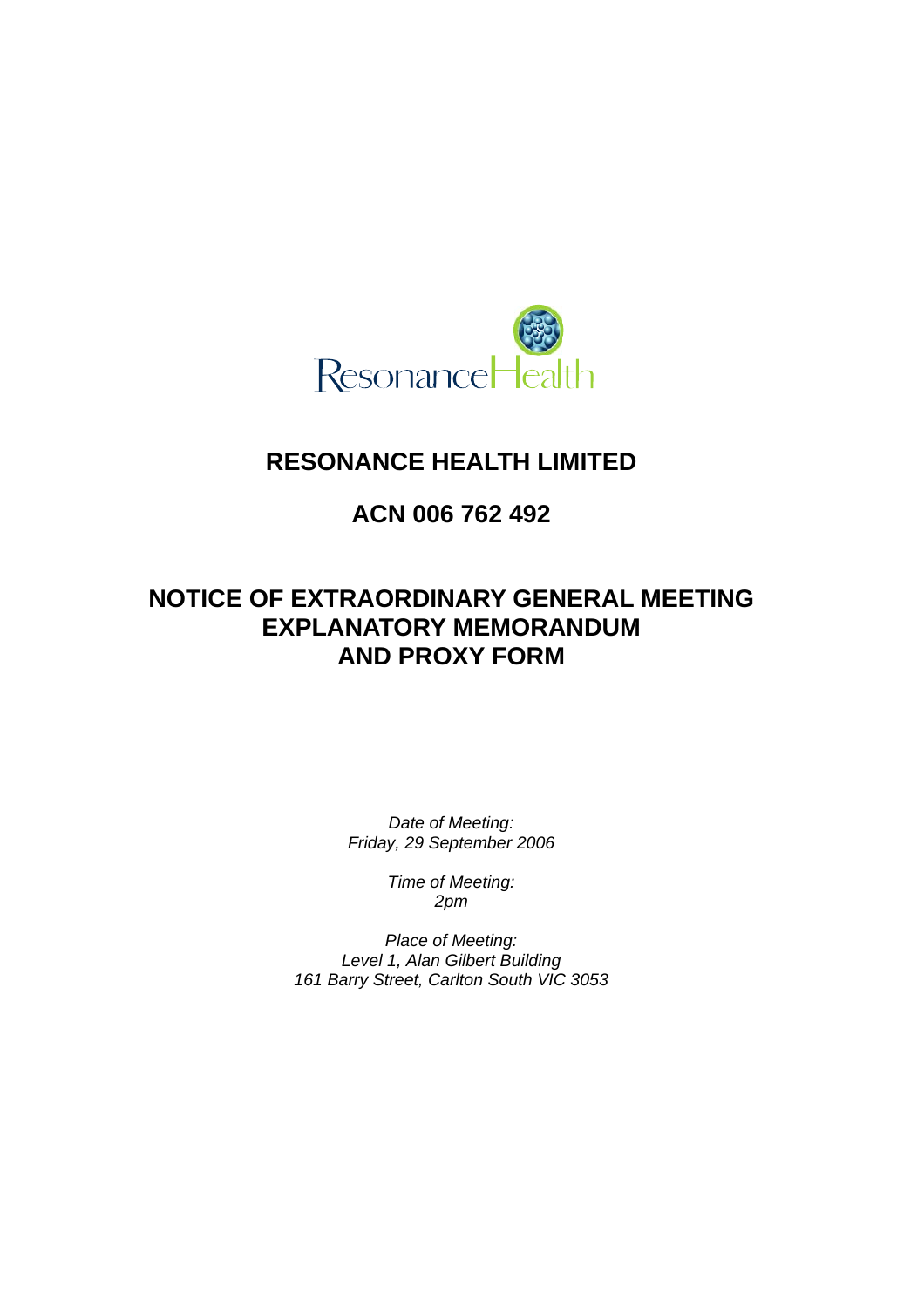NOTICE is hereby given that an Extraordinary General Meeting of members of Resonance Health Limited ('the Company') will be held at Level 1, Alan Gilbert Building, 161 Barry Street, Carlton South VIC 3053 on 29 September 2006 at 2pm .

# **Introduction**

This meeting has been called in accordance with the Company's obligations under the law in response to a requisition for a general meeting by shareholders holding approximately 7% of the shares in the Company as at the date of the requisition. It requests that certain Directors be removed from office and that two new directors be elected.

The meeting triggers the requirement in the Constitution that Directors who were appointed since the last AGM by the Board, and who have not yet been subject to election by Shareholders, submit themselves for election.

Your Directors **strongly recommend** that you **RETAIN** the **current Board** and that you vote:

- **AGAINST** Resolutions 1 to 7; and
- **FOR** Resolutions 8, 9, 10, 11 and 12.

Further information is included in the Explanatory memorandum accompanying this Notice of Meeting.

#### **BUSINESS**

#### **Resolutions for Requisitioned Meeting**

By a notice delivered to the Company on Monday 31 July 2006 under section 249D of the Corporations Act 2001, the Company was requested to call a meeting of shareholders to consider Resolutions 1 to 7 which were set out in the notice. The notice was given by Paul Roderick Clark as trustee for the Pakima Trust and the following companies associated with Mr Simon Timothy Panton: Mondo Electronics 2000 Pty Ltd, TV Games Pty Ltd, Mondo Electronics Pty Ltd, Trinity Investments International Pty Ltd and Southam Investments 2003 Pty Ltd.

# **Resolution 1 – Appointment of Mr. Simon Timothy Panton as Company director**

*"That Mr Simon Timothy Panton be and is hereby appointed as a director of the Company."* 

# **Resolution 2 – Appointment of Mr David Grant Sanders as Company director**

*"That Mr David Grant Sanders be and is hereby appointed as a director of the Company."* 

#### **Resolution 3 – Removal of Mr Guy Aird as Company director**

*"That Mr Guy Aird be and is hereby removed as a director of the Company."* 

# **Resolution 4 – Removal of Mr Michael Dalsin as Company director**

*"That Mr Michael Dalsin be and is hereby removed as a director of the Company."* 

# **Resolution 5 – Removal of Mr Roger Greene as Company director**

*"That Mr Roger Greene be and is hereby removed as a director of the Company."* 

# **Resolution 6 – Removal of Dr Andrew Walker as Company director**

*"That Dr Andrew Walker be and is hereby removed as a director of the Company."*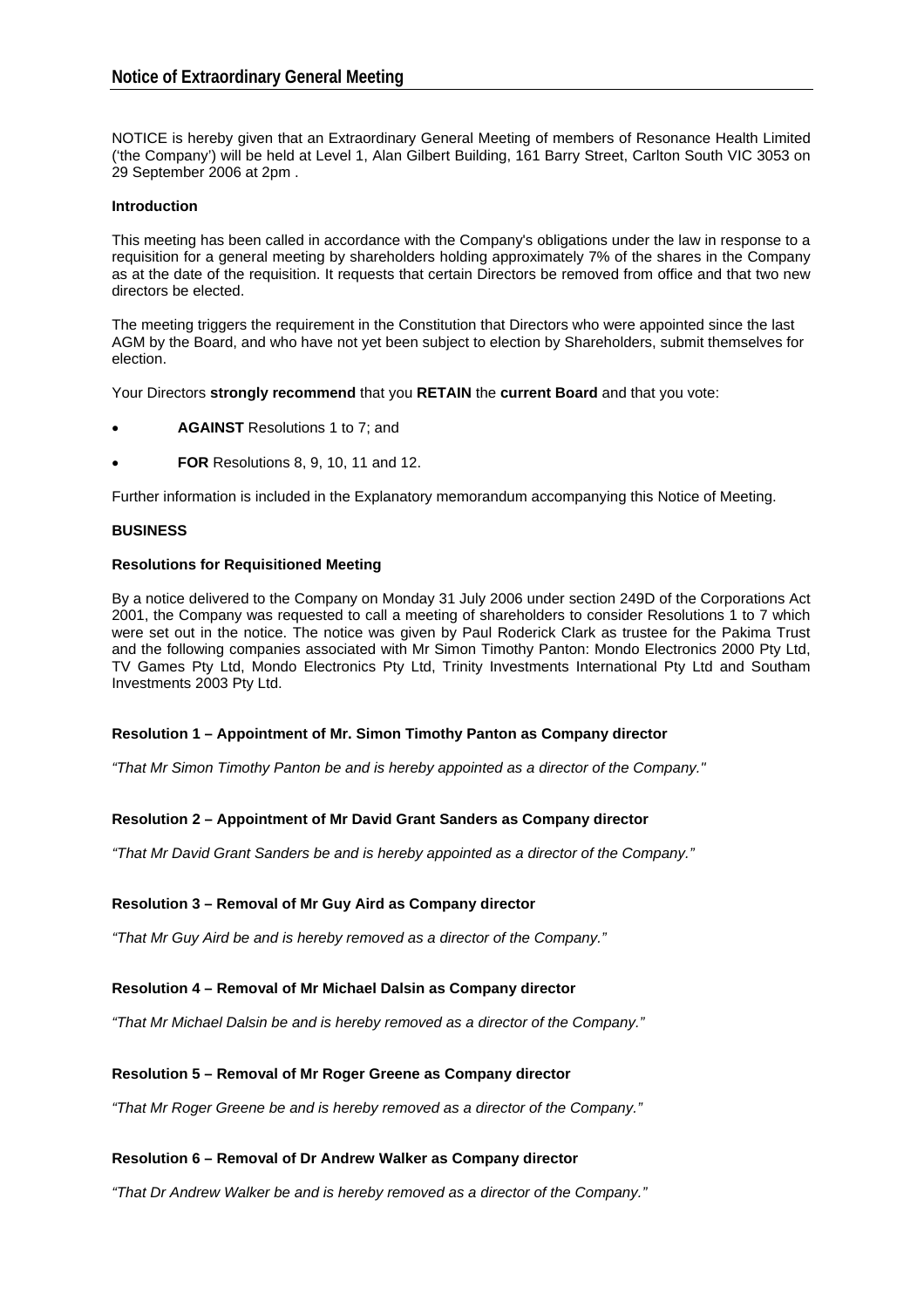#### **Resolution 7 – Removal of Dr Michael Wooldridge as Company director**

*"That Dr Michael Wooldridge be and is hereby removed as a director of the Company."* 

#### **Resolutions pursuant to Constitution of the Company**

Clause 13.4 of the Company's constitution provides that a Director who was appointed by the Board as an addition to the Board shall only hold office until the next general meeting, and shall be eligible for reelection. In accordance with clause 13.4 of the Company's constitution, Shareholders are requested by the Board to consider the following ordinary resolutions:

#### **Resolution 8 – Re-election of Dr Gary Pace as Company director**

*"That Dr Gary Pace, being a director of the Company who was appointed on 20 April 2006 and being eligible and offering himself for re-election, be appointed as a director of the Company."*

#### **Resolution 9 – Re-election of Mr Guy Aird**

*"That Mr Guy Aird, being a director of the Company who was appointed on 20 April 2006 and being eligible and offering himself for re-election, be appointed as a director of the Company."*

#### **Resolution 10 – Re-election of Mr Michael Dalsin**

*"That Mr Michael Dalsin, being a director of the Company who was appointed on 20 April 2006 and being eligible and offering himself for re-election, be appointed as a director of the Company."*

#### **Resolution 11 – Re-election of Mr Roger Greene**

*"That Mr Roger Greene, being a director of the Company who was appointed on 20 April 2006 and being eligible and offering himself for re-election, be appointed as a director of the Company."*

#### **Resolution 12 – Re-election of Dr Timothy St. Pierre**

*"That Dr Timothy St. Pierre, being a director of the Company who was appointed on 21 August 2006 and being eligible and offering himself for re-election, be appointed as a director of the Company."* 

By order of the Board

Eva Liu Company Secretary 21 August 2006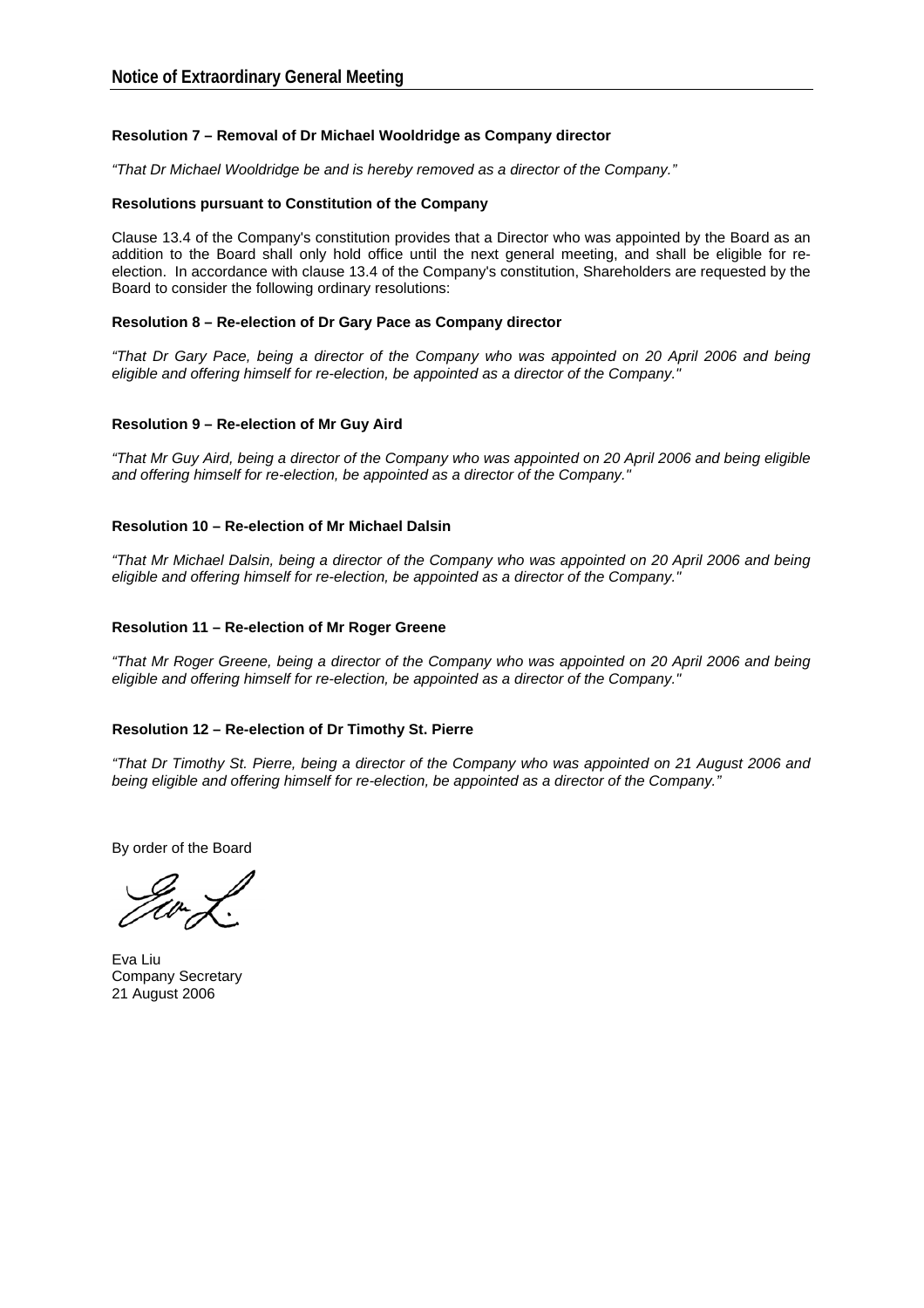# **Information on Voting for Shareholders**

There may be a number of outcomes from voting at the meeting. To assist Shareholders, the following are voting patterns for particular outcomes. Shareholders are free to vote for or against or to abstain from voting in respect of each Resolution.

To **retain** the **current Board**, vote:

- **AGAINST** Resolutions 1 to 7; and
- **FOR** Resolutions 8, 9, 10 and 11.

To elect Mr Panton as a Director, vote FOR Resolution 1. If you do not wish to appoint Mr Panton as a Director, vote AGAINST Resolution 1.

To elect Mr Sanders as a Director, vote FOR Resolution 2. If you do not wish to appoint Mr Sanders as a Director, vote AGAINST Resolution 2.

To remove any of Messrs Aird, Dalsin or Greene or Drs Walker or Wooldridge as Directors, vote FOR the relevant Resolutions 3, 4, 5, 6 or 7.

To retain Dr Pace as a Director, vote FOR Resolution 8.

To retain Mr Aird as a Director, vote FOR Resolution 9 and AGAINST Resolution 3.

To retain Mr Dalsin as a Director, vote FOR Resolution 10 and AGAINST Resolution 4.

To retain Mr Greene as a Director, vote FOR Resolution 11 and AGAINST Resolution 5.

To retain Dr St. Pierre as a Director, vote FOR Resolution 12

To retain Dr Walker as a Director, vote AGAINST Resolution 6.

To retain Dr Wooldridge as a Director, vote AGAINST Resolution 7.

# **Your Directors strongly recommend that you RETAIN the current Board and that you vote:**

**AGAINST Resolutions 1 to 7; and** 

**FOR Resolutions 8, 9, 10, 11 and 12.** 

#### **Explanatory Memorandum**

The accompanying Explanatory Memorandum forms part of this Notice of General Meeting and should be read in conjunction with it.

# **Voting by Proxy**

Please note that:

- 1) **(right to appoint)**: Each Shareholder has the right to appoint a proxy to attend and vote for the shareholder at this meeting.
- 2) **(two proxies)**: To enable a shareholder to divide their voting rights a shareholder may appoint two proxies. Where two proxies are appointed:
	- a) a separate Proxy Form should be used to appoint each proxy;
	- b) the Proxy Form may specify the proportion, or the number, of votes that the proxy may exercise, and if it does not do so the proxy may exercise half of the votes.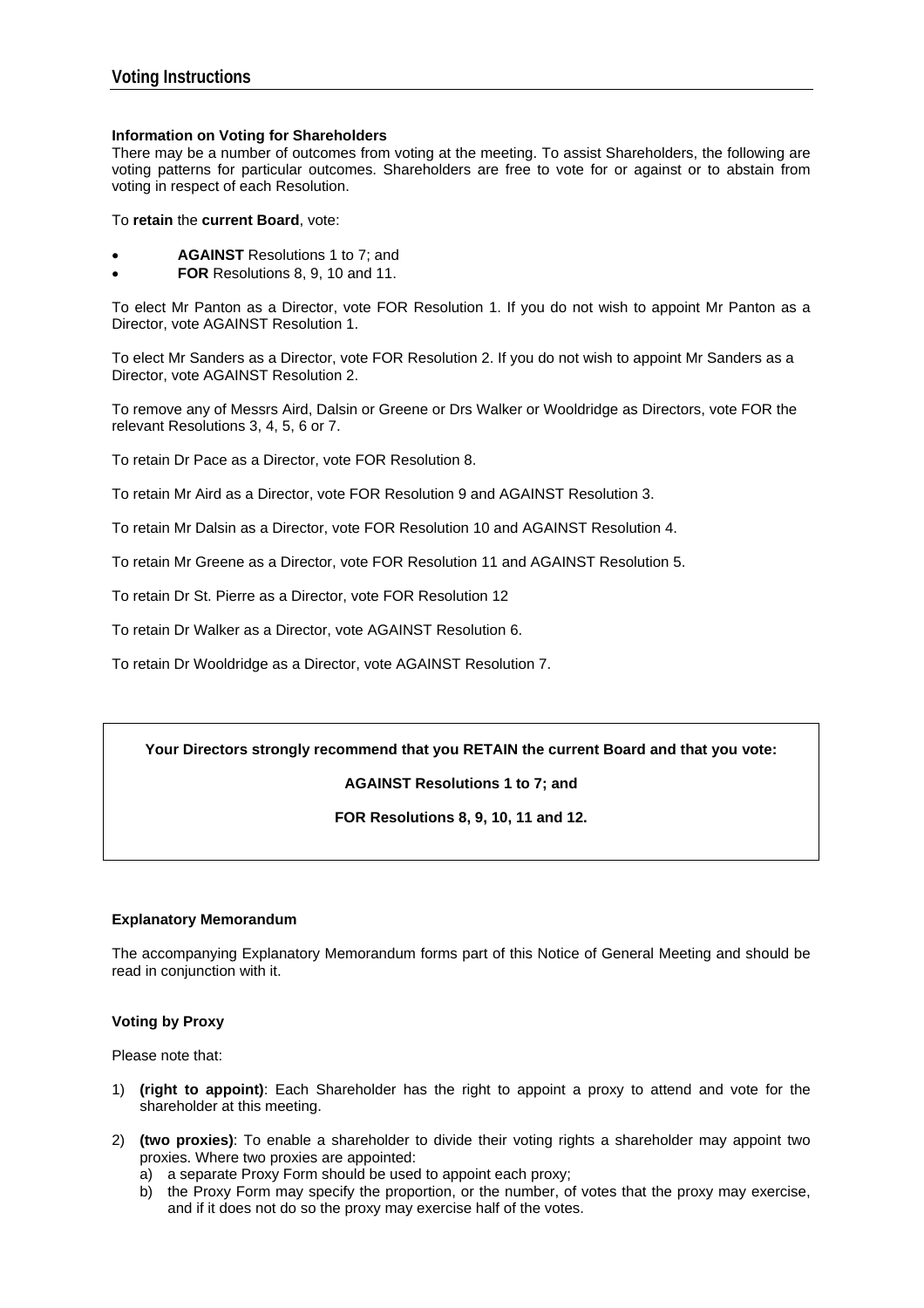- 3) **(who may be a proxy)**:A shareholder can appoint any other person to be their proxy. A proxy need not be a shareholder of the Company. The proxy appointed can be described in the Proxy Form by an office held, for example, 'the Chair of the Meeting'.
- 4) **(signature/s of individuals)**: In the case of Shareholders who are individuals, the Proxy form must be signed:
	- a) if the shares are held by one individual, by that shareholder;
	- b) if the shares are held in joint names, by both of them.
- 5) **(signatures on behalf of companies)**: In the case of Shareholders who are companies, the Proxy Form must be signed:
	- a) if it has a sole director who is also sole company secretary, by that director (and stating that fact next to, or under, the signature of the Proxy Form);
	- b) in the case of any other company, by either two directors or a director and company secretary.
- 6) **(other authorised persons)**: If the person signing the Proxy Form is doing so under power of attorney, or is an officer of a company outside of (5) above but authorised to sign the Proxy Form, the power of attorney or other authorisation (or a certified copy of it), as well as the Proxy Form, must be received by the Company by the time and at the place in (7) below.
- 7) **(lodgment place and deadline)**: A Proxy Form accompanies this notice. To be effective, Proxy Forms (duly completed and signed) must be received by the Company's registry office, Advanced Share Registry Services :
	- a) at 110 Stirling Hwy, Nedlands WA 6009; or
	- b) by facsimile on (08) 9389 7871
	- by no later than 48 hours before the time for the holding of the meeting.

The Chairman of the meeting intends to use any undirected proxies held by him to vote:

- against Resolutions 1 7; and
- in favour of Resolutions 8, 9, 10, 11 and 12.

# **Shareholders who are entitled to Vote**

In accordance with regulation 7.11.37 of the Corporations Regulations 2001, the Company has determined that a person's entitlement to attend and vote at the meeting will be the entitlement of that person set out in the register of members as at 2.00pm, (Perth time) on 27 September 2006. This means that any holder registered as a Shareholder on that date will be entitled to attend and vote at the meeting.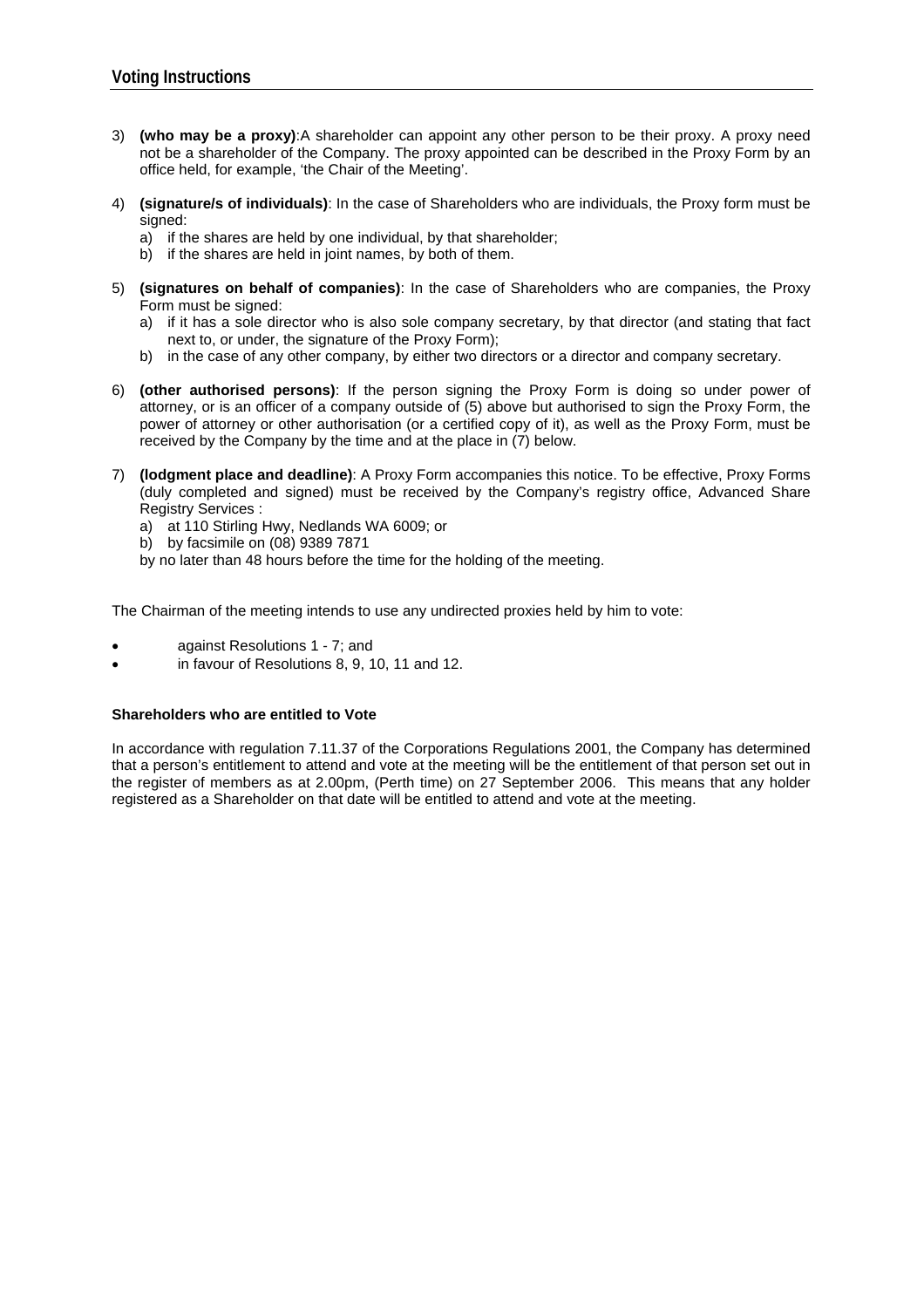This Explanatory Memorandum is an important document, and should be read in its entirety by all Shareholders.

#### **Introduction**

This Explanatory Memorandum forms part of the Notice of Extraordinary General Meeting of Resonance Health Limited and has been prepared in connection with the meeting to be held at Level 1, Alan Gilbert Building, 161 Barry Street, Carlton South VIC 3053 .

The purpose of this Explanatory Memorandum is to provide Shareholders with information that the Board of directors of the Company believes to be material to Shareholders in deciding how to vote on the resolutions. At the Meeting, Shareholders will be asked to consider resolutions:

- 1. To appoint Mr Simon Timothy Panton as a director of the Company;
- 2. To appoint Mr David Grant Sanders as a director of the Company;
- 3. To remove Mr Guy Aird as a director of the Company;
- 4. To remove Mr Michael Dalsin as a director of the Company;
- 5. To remove Mr Roger Greene as a director of the Company;
- 6. To remove Dr Andrew Walker as a director of the Company;
- 7. To remove Dr Michael Wooldridge as a director of the Company;
- 8. To re-elect Dr Gary Pace as a director of the Company
- 9. To re-elect Mr Guy Aird as a director of the Company;
- 10. To re-elect Mr Michael Dalsin as a director of the Company;
- 11. To re-elect Mr Greene as a director of the Company; and
- 12. To re-elect Dr Timothy St Pierre as a director of the Company.

Each of the resolutions is an ordinary resolution requiring it to be passed by a simple majority of votes cast by Shareholders entitled to vote on the resolution.

#### **Resolution 1- Appointment of Mr Simon Timothy Panton**

Mr Simon Timothy Panton has put himself forward as a candidate to be a director of the Company. Mr Panton has not advised the Company the merit on which Shareholders may consider his appointment.

#### **Recommendation of the Directors – Resolution 1**

The Company's Directors are of the opinion that voting Mr. Panton onto the Board of the Company is not in the Company's best interests. It is unclear to the Company that Mr. Panton's qualifications will benefit the Company, nor is it clear what skill set or strategy he can bring to the Board that will see Resonance Health through a period in which the Company is required to take immediate action to address issues such as financing and developing the FerriScan and FibroScreen technologies and developing the opportunity to acquire pathology laboratories in the United States, as previously announced to Shareholders.

The Directors recommend Shareholders vote **AGAINST** Resolution 1.

# **Resolution 2 - Appointment of Mr David Grant Sanders**

Mr David Grant Sanders has put himself forward as a candidate to be a director of the Company. He has not advised the Company the merit on which Shareholders may consider his appointment.

# **Recommendation of the Directors – Resolution 2**

The Company's Directors are of the opinion that voting Mr. Sanders onto the Board of the Company is not in the Company's best interests. It is unclear to the Company that Mr. Sanders' qualifications will benefit the Company, nor is it clear what skill set or strategy he can bring to the Board that will see Resonance Health through a period in which the Company is required to take immediate action to address issues such as financing and developing the FerriScan® and FibroScreen<sup>™</sup> technologies and developing the opportunity to acquire pathology laboratories in the United States, as previously announced to Shareholders.

The Directors recommend Shareholders vote **AGAINST** Resolution 2.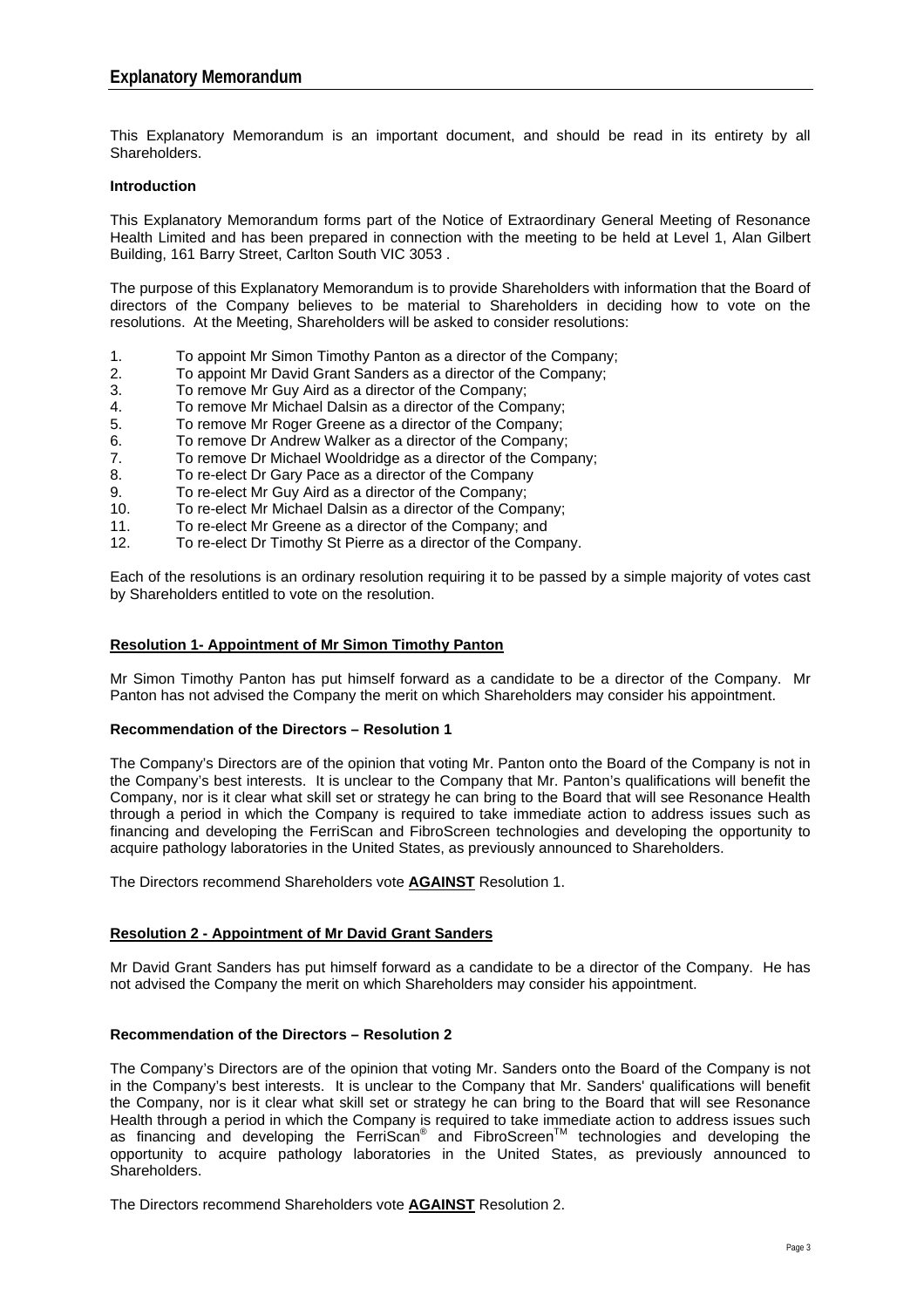#### **Resolution 3 – Removal of Mr Guy Aird**

The Members requisitioning this meeting have, pursuant to s203D(1), put forward this resolution to remove Mr Aird from office and have provided the reasons they seek his removal in the Members' Statement enclosed with this notice.

Pursuant to s203D(4), Mr Aird, being appointed by the Board on 20 April 2006, is entitled to put his case to Shareholders and he is entitled to speak to the motion at the meeting. The Board has elected to provide a written statement for circulation to Shareholders and is enclosed with this notice.

#### **Recommendation of the Directors – Resolution 3**

Each of the Directors are of the opinion that the proposal to remove Mr Aird as a director is **not** in the best interests of the Company and its Shareholders. Mr. Aird brings with him a wealth of experience in the corporate finance industry. He has been in the investment industry for over 20 years mainly involving equity advisory roles with various private client stockbroking firms. Further, he has experience as a non-executive director of another ASX listed company Avastra Limited.

The Directors recommend that Shareholders vote **AGAINST** Resolution 3.

#### **Resolution 4 – Removal of Mr Michael Dalsin**

The Members requisitioning this meeting have, pursuant to s203D(1), put forward this resolution to remove Mr Michael Dalsin from office and have provided the reasons they seek his removal in the Members' Statement enclosed with this notice..

Pursuant to s203D(4), Mr Dalsin, being appointed by the Board on 20 April 2006, is entitled to put his case to Shareholders and he is entitled to speak to the motion at the meeting. The Board has elected to provide a written statement for circulation to Shareholders and is enclosed with this notice.

#### **Recommendation of the Directors – Resolution 4**

Each of the Directors are of the opinion that the proposal to remove Mr Dalsin as a director is **not** in the best interests of the Company and its Shareholders. Mr. Dalsin is a director of Montgomery Pacific, a US based investment bank and brings with him a wealth of experience and contacts in the corporate finance and life sciences industries both in Australia and abroad. Mr. Dalsin has worked in international investment banking and deal-making for investments by Morgan Stanley Managing Director's funds in London, Hong Kong and New York. He was as a lead banker and negotiator for small and medium market (\$US15M to \$US50M) international acquisitions for both American and English companies. He participated as a key sales person in institutional fundraising for a number of international (micro-capitalization) companies with placements of \$US5M to \$US10M. He has experience in securing cash flow debt and term debt for small to medium companies and has practice in high yield and convertible debt for the purposes of acquisitions.

The directors recommend that Shareholders vote **AGAINST** Resolution 4.

#### **Resolution 5 – Removal of Mr Roger Greene**

The Members requisitioning this meeting have, pursuant to s203D(1), put forward this resolution to remove Mr Roger Greene from office and have provided the reasons they seek his removal in the Members' Statement enclosed with this notice..

Pursuant to s203D(4), Mr Greene, being appointed by the Board on 20 April 2006, is entitled to put his case to Shareholders and he is also entitled to speak to the motion at the meeting. The Board has elected to provide a written statement for circulation to Shareholders and is enclosed with this notice.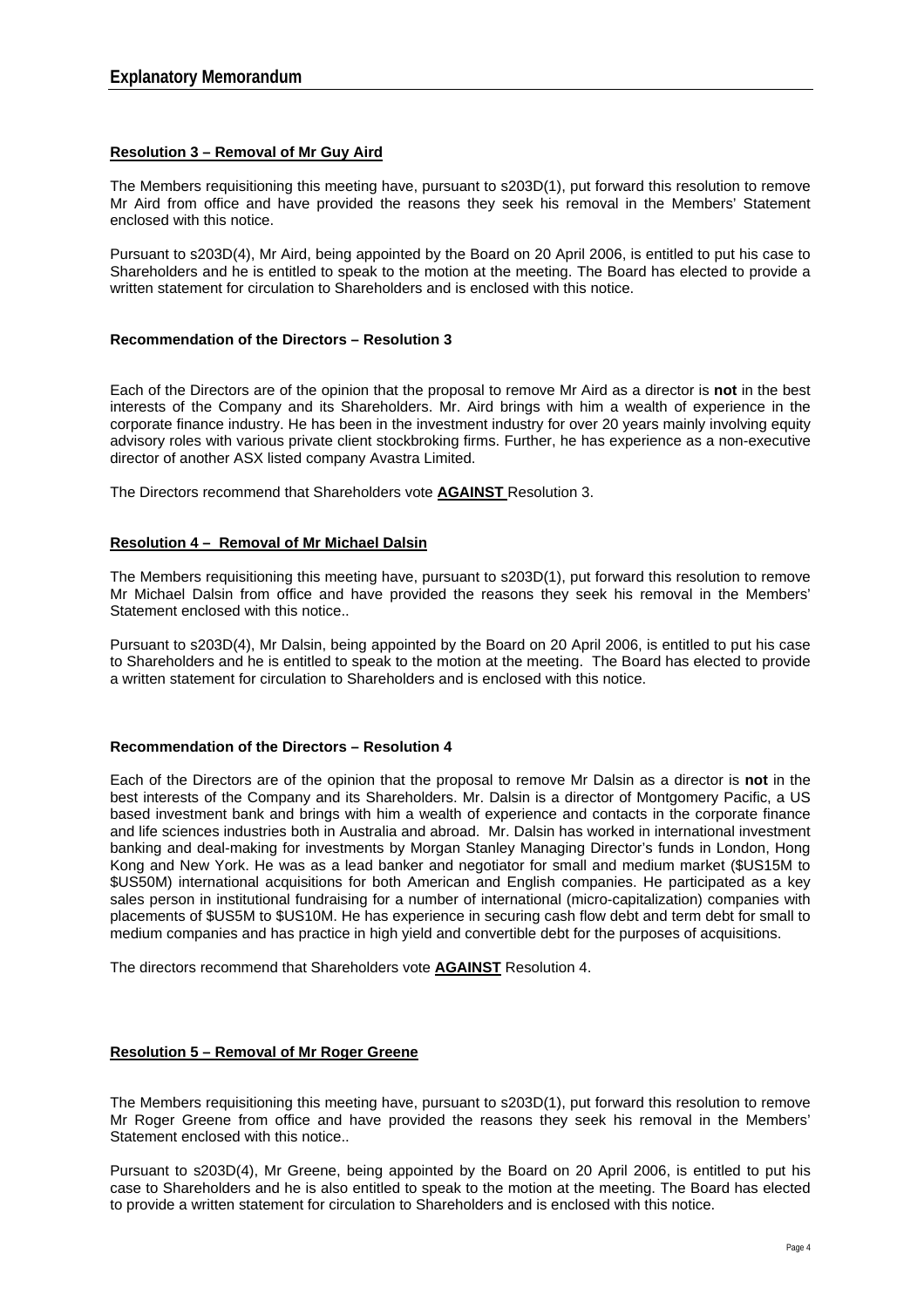# **Recommendation of the Directors – Resolution 5**

Each of the Directors are of the opinion that the proposal to remove Mr Greene as a director is not in the best interests of the Company and its Shareholders. Mr. Greene is a director of Montgomery Pacific, a US based investment bank. With a background in law, Mr Greene has amassed enormous experience working with various funds and has participated in a number of opportunity funds, including Brazos Fund, which purchased \$2 billion in assets in the US and Canada, and Lone Star Fund, which has acquired and managed several billions of dollars in assets in North America, Asia and Europe. Mr. Greene has negotiated a \$300 million purchase of assets from a financial institution in Canada, an acquisition of assets of over \$100 million that resulted from the merger of two insurance companies, and the securitization of hundreds of millions of dollars of mortgage loans. Like Mr Dalsin, Mr Greene has brought to the Company strategies that the directors believe to be in the best interests of the Company.

The Directors recommend that Shareholders vote **AGAINST** Resolution 5.

# **Resolution 6 – Removal of Dr Andrew Walker**

The Members requisitioning this meeting have, pursuant to s203D(1), put forward this resolution to remove Dr Andrew Walker from office and have provided the reasons they seek his removal in the Members' Statement enclosed with this notice..

Pursuant to s203D(4), Dr Walker, who was last re-elected by Shareholders on 14 November 2005, is entitled to put his case to Shareholders and he is also entitled to speak to the motion at the meeting. The Board has elected to provide a written statement for circulation to Shareholders and is enclosed with this notice.

# **Recommendation of the Directors – Resolution 6**

Each of the Directors are of the opinion that the proposal to remove Dr Walker as a director is not in the best interests of the Company and its Shareholders. Dr Walker is the Chairman and CEO of Aspen Medical and has worked over the last 12 years developing and commercialising a range of successful medical and health-related businesses, including the Australian Skin Cancer Clinics and Combined Pathology. Dr Walker also has invaluable experience in Pathology, an area in which the Company has a developing interest.

The Directors recommend that Shareholders vote **AGAINST** Resolution 6.

# **Resolution 7 – Removal of Dr Michael Wooldrdige**

The Members requisitioning this meeting have, pursuant to s203D(1), put forward this resolution to remove Dr Michael Wooldridge from office and have provided the reasons they seek his removal in the Members' Statement enclosed with this notice..

Pursuant to s203D(4), Dr Wooldridge, who was elected by Shareholders on 14 October 2003, is entitled to put his case to Shareholders and he is also entitled to speak to the motion at the meeting. The Board has elected to provide a written statement for circulation to Shareholders and is enclosed with this notice.

# **Recommendation on Resolution 7**

Each of the Directors are of the opinion that the proposal to remove Dr Wooldridge as a director is not in the best interests of the Company and its Shareholders. Dr Wooldridge was Minister for Health and Family Services in 1996 and his portfolio was extended to include Aged Care in 1998, during which period he was Chair of the World Health Organisation's East Asia and Western Pacific Region. Dr Wooldridge was also Global Chairman of UN AIDS, the peak UN body dealing with HIV. Dr Wooldridge's understanding of government policy in the health sector as well as his experience and contacts are highly valuable.

The Directors recommend that Shareholders vote **AGAINST** Resolution 7.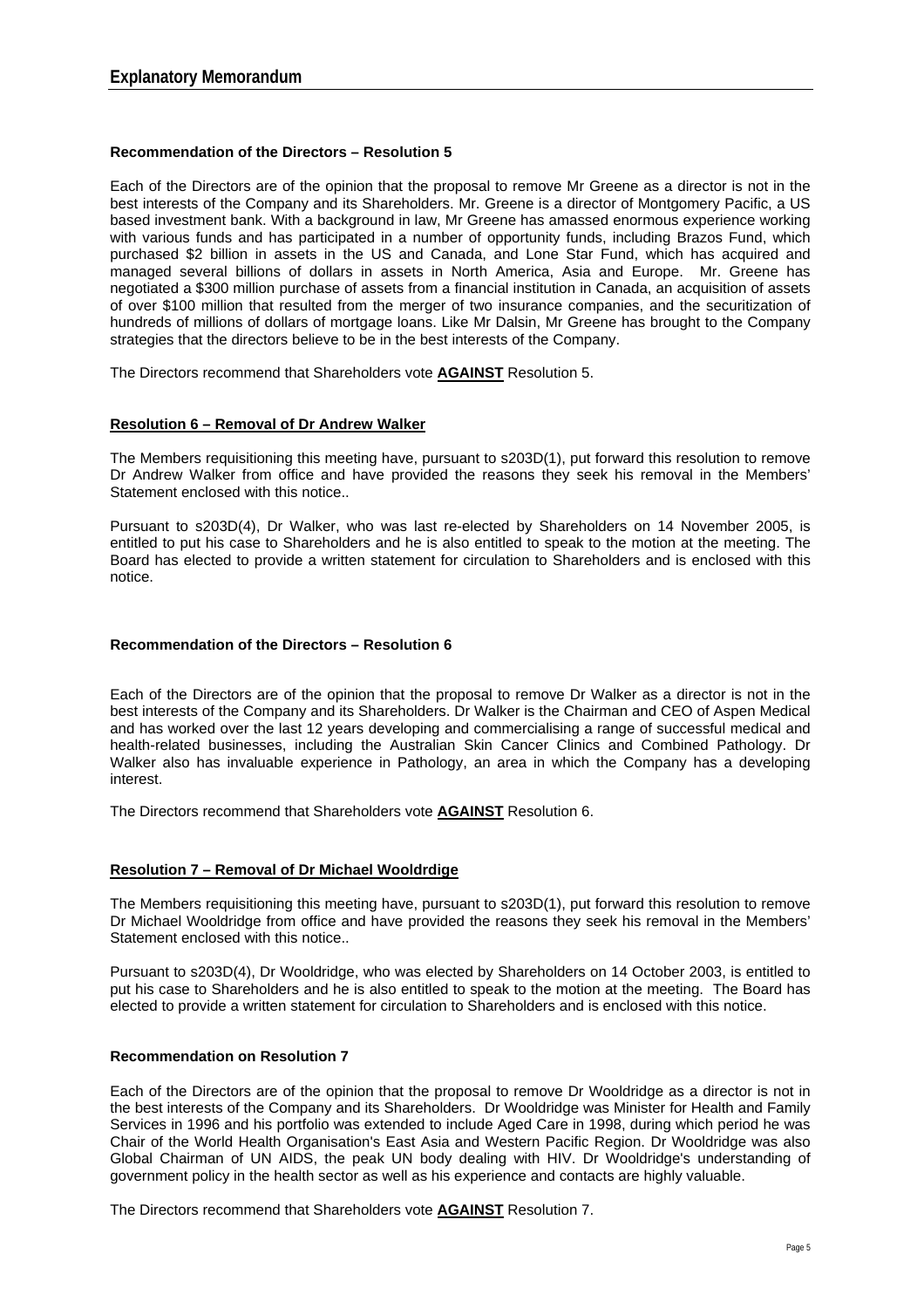# **Resolution 8, 9, 10, 11 & 12 – Re-election and Appointment of Dr Gary Pace, Mr Guy Aird, Mr Michael Dalsin, Mr Roger Greene and Dr Timothy St. Pierre**

Clause 13.4 of the Company's constitution provides that a director who was appointed by the directors as an addition to the Board, shall only hold office until the next general meeting and shall be eligible for reelection at such meeting. Dr Pace, Mr Aird, Mr Dalsin and Mr Greene were all appointed by the Board as additional directors on 20 April 2006. Dr. St. Pierre was appointed by the Board as additional director on 21 August 2006. In accordance with clause 13.4 of the Company's constitution, it is necessary for these directors to stand for re-election at the general meeting which is the subject of this notice.

# **Recommendation of the Directors – Resolution 8, 9, 10, 11 & 12**

# **Resolution 8 – Re-election and Appointment of Dr Gary Pace**

Dr Pace is currently Chairman and CEO of QRxPharma Pty Ltd and a director of a number of Australian and US companies, including: ResMed, Inc. (NYSE:RMD), Peplin Ltd (ASX:PEP), Transition Therapeutics Inc. (TSX:TTH) and Celsion Corp. (AMX:CLN). He is also a Visiting Scientist at the Massachusetts Institute of Technology (MIT), an Adjunct Professor at the University of Queensland and a member of the Queensland North America Biotechnology Advisory Council. From 1995 to 2001, Dr Pace was President and CEO of RTP Pharma. From 2000 to 2002, he was Chairman and CEO of Waratah Pharmaceuticals Inc., a spin-off company of RTP Pharma. From 1993 to 1994, he was the founding President and CEO of Transcend Therapeutics Inc. (formerly Free Radical Sciences Inc.), a biopharmaceutical company. From 1989 to 1993, Dr Pace was Senior Vice President of Clintec International, Inc., a Baxter/Nestle joint venture and manufacturer of clinical nutritional products.

The Directors recommend that Shareholders vote **FOR** Resolution 8.

# *Resolution 9, 10 & 11* **– Re-election and Appointment of Messrs Guy Aird, Michael Dalsin and Roger Greene**

Information on each of Messrs Aird, Dalsin and Greene is set out above.

The Directors recommend that Shareholders vote **FOR** Resolutions 9, 10 and 11.

# **Resolution 12 – Re-election and Appointment of Dr Timothy St. Pierre**

Dr Timothy St. Pierre was the Company's Chief Scientific Officer prior to being appointed director. He is widely published in the field of iron in medicine and biology and has built a reputation as a physicist with an outstanding understanding of the fundamental properties of the iron deposits that occur in iron overload diseases. Tim who is also an Associate Professor led the team that developed the FerriScan technology at The University of Western Australia.

The Directors recommend that Shareholders vote **FOR** Resolution 12.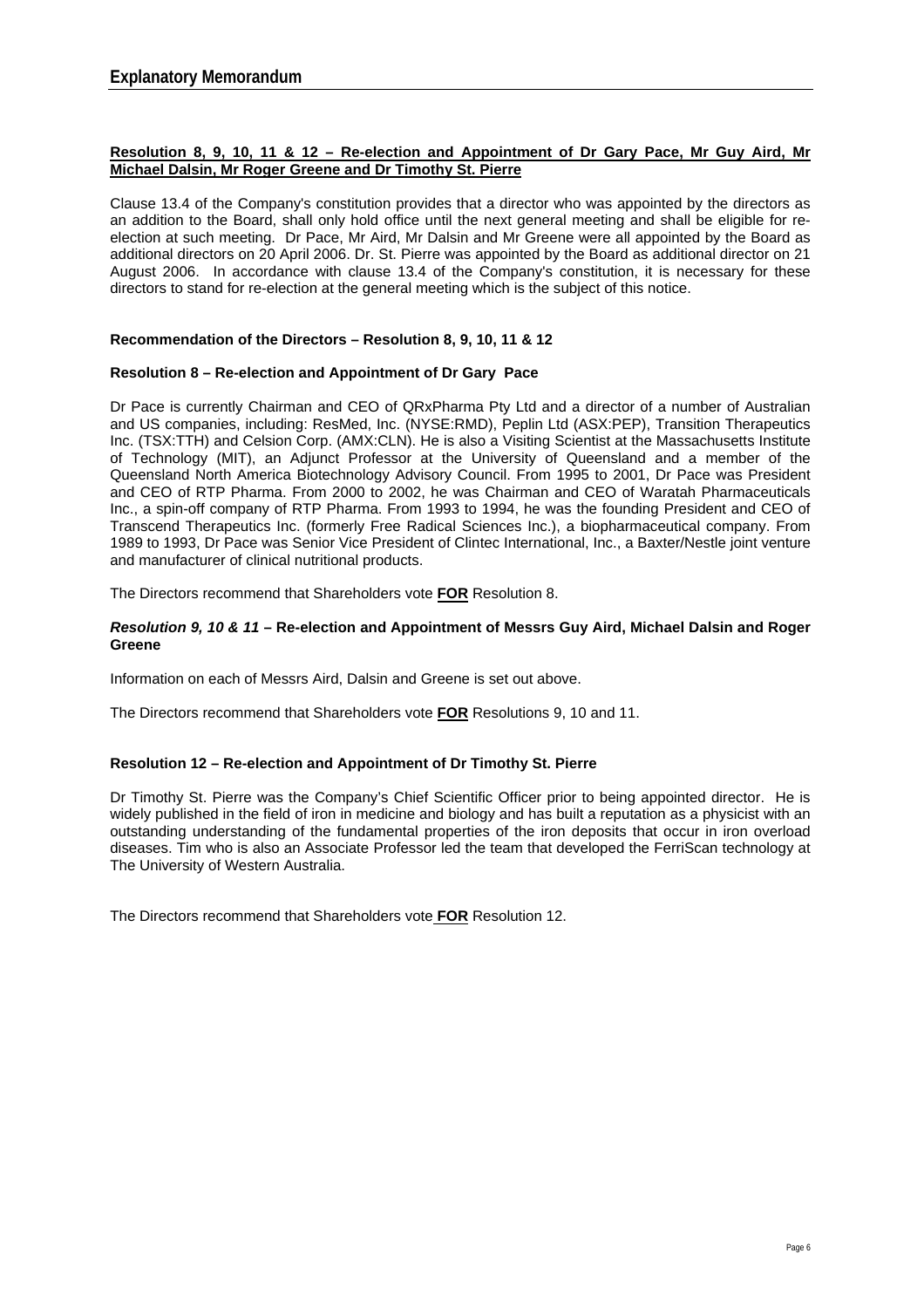# **RESONANCE HEALTH LIMITED**

# **MEMBERS' STATEMENT FOR GENERAL MEETING**

#### Background to the company's current situation

As two of the largest shareholders of your company we have been very disappointed with the performance of the company since significant changes were made to the Board of Directors in April this year. In that time shareholders have seen the company's share price drop from 7.2 cents to below 2 cents and the company's cash reserve decline from \$1.2 million at the end of March to \$571,000 at the end of June. We have also seen the company make announcements on a number of occasions of an intention to change the direction of the company through the acquisition of pathology businesses in the United States, although despite a number of months of supposed negotiations no acquisition has yet been submitted to shareholders for their approval.

Most recently, your Board has embarked on a highly dilutive rights issue at only 2 cents a share without any consultation with the company's major shareholders. Shareholders are therefore being left with the difficult decision to either make a significant additional investment in the company to preserve their existing investment and put their faith in a substantially new Board. or not invest further and see their current shareholding being significantly diluted through the issue of shares at close to the all time low share price.

As major shareholders, we sought to raise some of these concerns with the Board but did not receive satisfactory answers. This left us with little choice but to exercise our rights as shareholders to seek to make changes to the Board. Whilst members of the current Board have agreed to meet with us over the last few weeks they have confirmed their commitment to the current rights issue to raise approximately \$3 million. We put forward to the board the proposition of a smaller rights issue in the vicinity of \$1 to 1.5 million, which would provide further working capital to help take FerriScan to profitability, in addition to raising funds for FerriScan development, but this was rejected, as the Board is committed to pursuing the US pathology opportunities.

As with the majority of shareholders, our investment in this company is based on the exciting prospects of the liver mapping technology that emerged out of The University of Western Australia. Just as it appears that the first part of that technology, FerriScan, is on the verge of profitability, we do not believe it is a time for the company to raise large amounts of additional funding or to pursue a completely new direction. Nor do we believe that a company with a current market capitalisation of approximately \$4 million should have a Board of seven directors, a number of which are not even residents of Australia, and the majority of which have never been elected by shareholders.

We are therefore seeking to replace a number of the existing directors with two new directors who, if elected, will seek to put in place an independent external review of the company's existing business and report the results fully to shareholders so shareholders can make a proper assessment as to where the company is heading.

It would appear remiss of the Board to raise further capital to progress the acquisition of a USbased pathology business (which according to the prospectus requires approximately US\$1.7 million in cash to complete the transaction), without first seeking approval from shareholders of the pathology acquisition strategy. There is simply no need for such a highly dilutive rights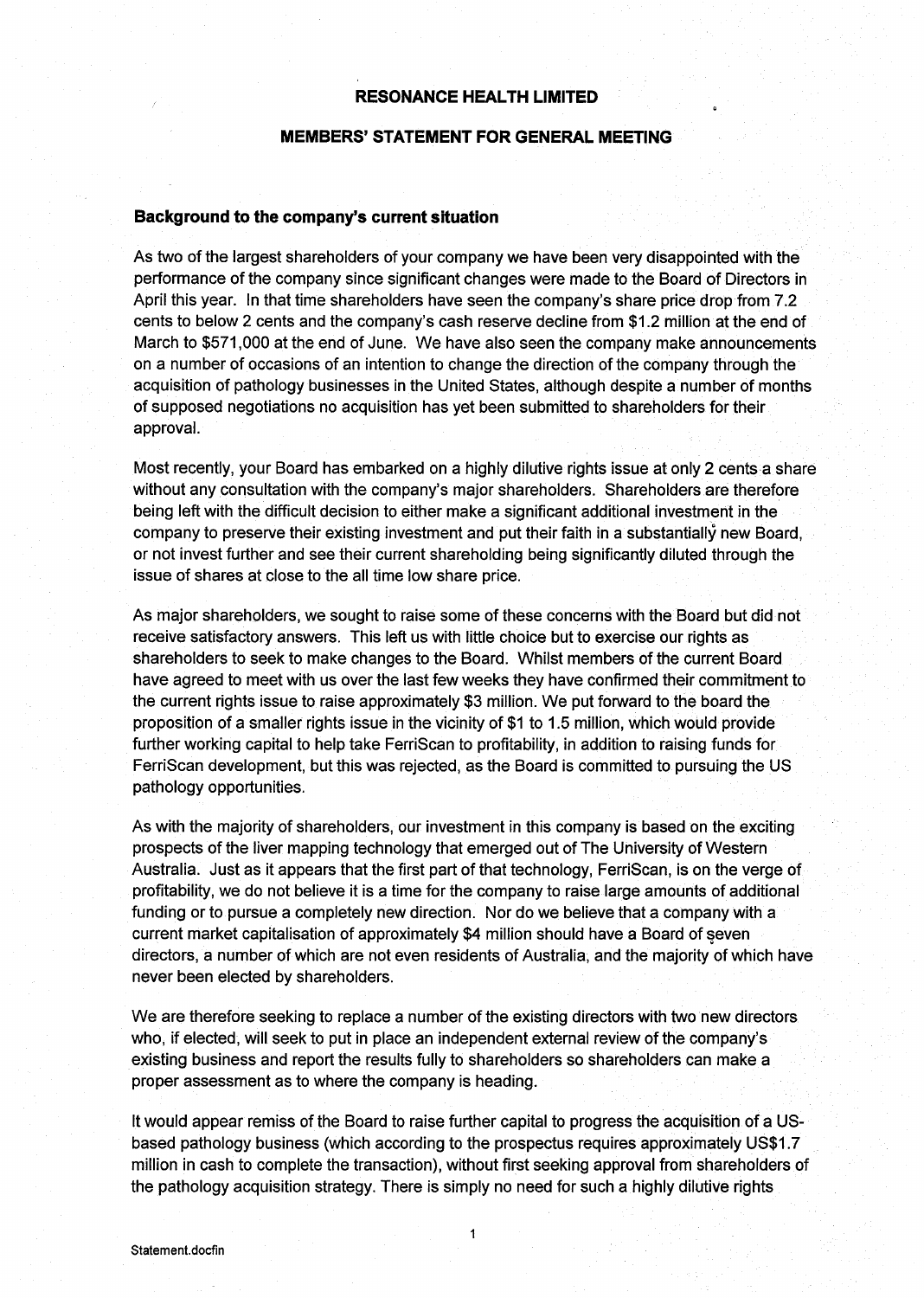issues if the majority of shareholders do not approve of this strategy. Why then is shareholder approval not being sought now for the approval or rejection of the acquisition strategy, so that the Board can determine the extent of capital required? The danger to existing shareholders with the current prospectus is that if they do not take up the offer, not only will they be significantly diluted, they may also see new shareholders take up the shortfall who may have a contrasting view in favor of the pathology business acquisition strategy.

# Actions you can take as a shareholder.

Whilst your support at the general meeting will not stop the current rights issue proceeding, if you do not agree with the path the current Board is taking we urge you to lodge a proxy appointing either Mr Simon Panton or the chairman of the meeting to vote in favour of all resolutions. If at all possible we urge you to do this prior to the current closing date for the rights issue of 1 September 2006. In this way we can send a message to the current Board as to how the shareholders feel about the decisions they have made supposedly on our behalf, before the Board seek to issue what could well be a significant shortfall on the rights issue to people with no current association with our company.

We would also urge all of you to consider taking up your entitlements in the rights issue and also participating in any shortfall of the rights issue, if you remain committed to the future of this company, and the untapped market prospects of FerriScan and the potential fibrosis test, FibroScreen.

We would welcome the opportunity to discuss our plans with you and you can call Simon Panton on 089 381 3174 or an existing Director and make an INFORMED DECISION. Alternatively, you can visit the website www.sharescene.com and we will advise a dedicated web site to allow shareholders to have their say.

Signed by **Example 3 Section 1.4 Section 1.4 Section 1.4 Section 1.4 Section 1.4 Section 1.4 Section 1.4 Section 1.4 Section 1.4 Section 1.4 Section 1.4 Section 1.4 Section 1.4 Section 1.4 Section 1.4 Section 1.4 Section 1.4 Sectio** 

Witness:

Signature: STAG<br>Full Name: SIMON PANTON<br>Address: 441 VINCENT ST (WEST) LEEDERVILLE WA 6007 Occupation: *DIRFETAP*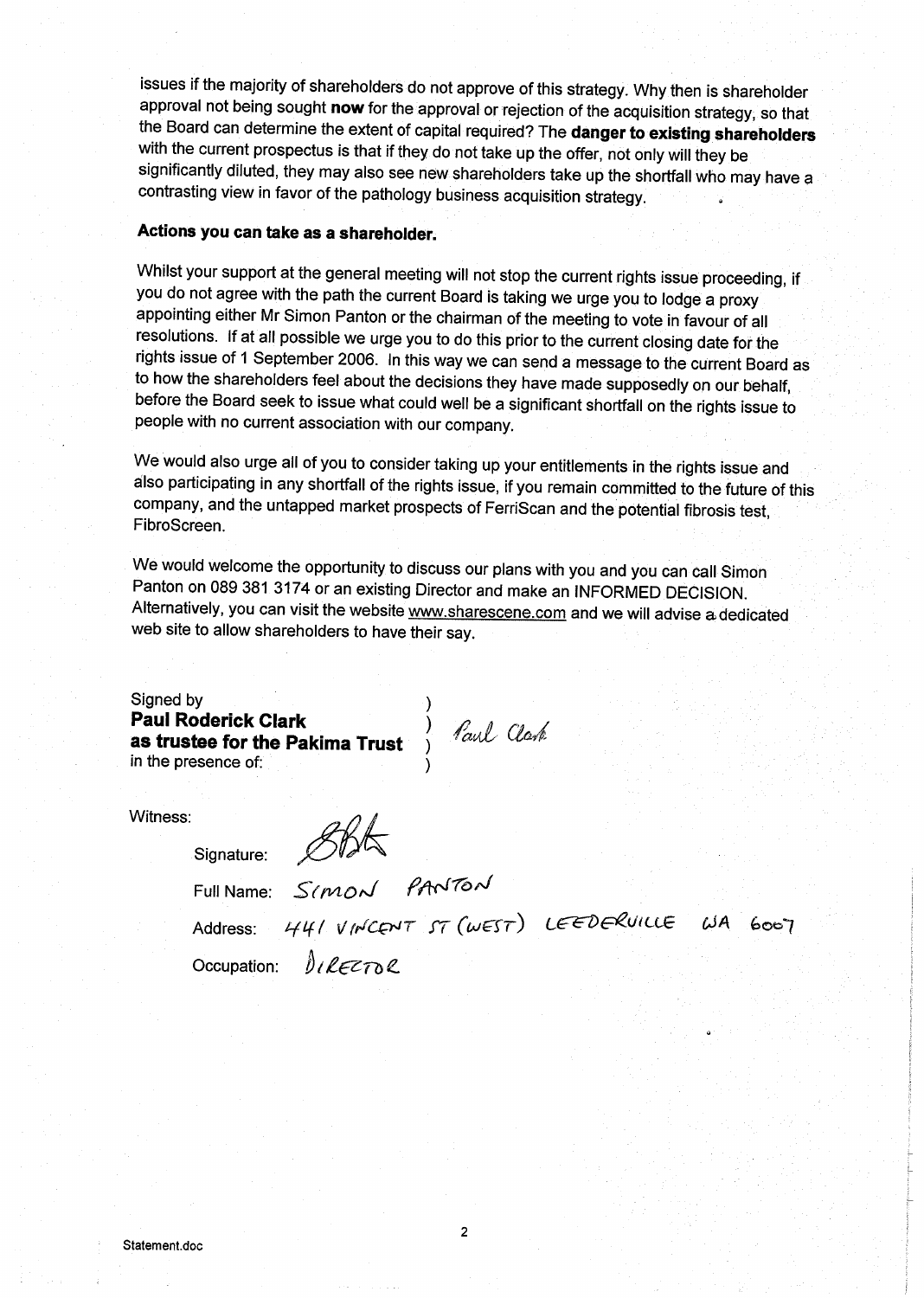# Signed for and on behalf of Mondo Electronics 2000 Pty Ltd in accordance with

section 127 of the Corporations Act

Signature of Director

S.J. PANTO

**Print name of Director** 

\*delete that which does not apply

Signed for and on behalf of TV Games Pty Ltd in accordance with section 127 of the Corporations Act

Signature of Director

Resear Parto Print name of Director

\*delete that which does not apply

Signed for and on behalf of **Mondo Electronics Pty Ltd** 

in accordance with section 127 of the Corporations Act

Signature of Director

S.J.PANTON

**Print name of Director** 

\*delete that which does not apply

 $\lambda$ 

 $\lambda$ 

 $\lambda$ 

 $\mathcal{E}$ 

١

Signature of \*Director/\*Secretary

 $Smod$ tNTON

Print name of \*Director/\*Secretary

Signature of \*Director/\*Secretary

SIMON PANTON

Print name of \*Director/\*Secretary

Signature of \*Director/\*Secretary

 $km\pi/$ Simon

Print name of \*Director/\*Secretary

Υ

١

١

 $\lambda$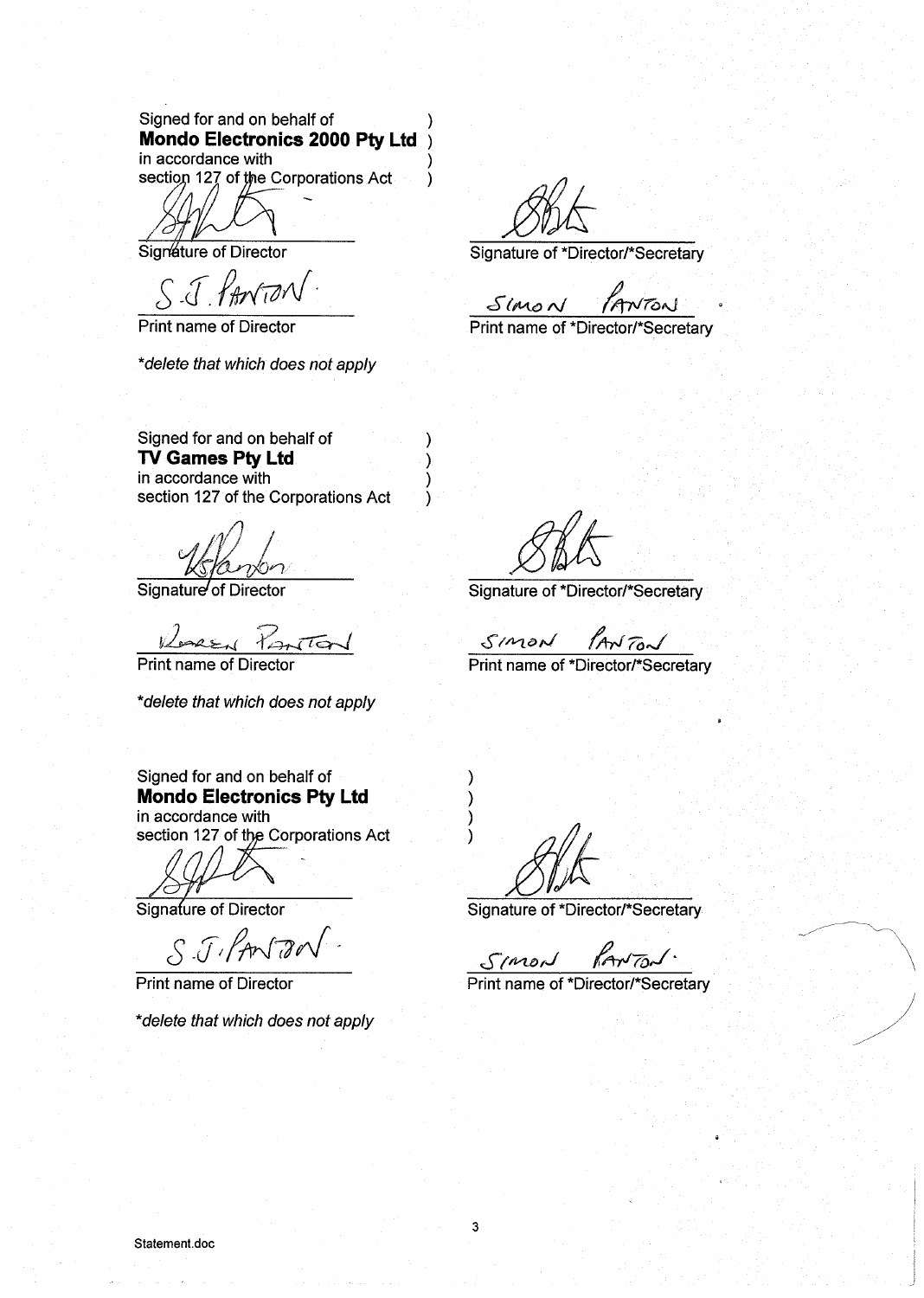Signed for and on behalf of Trinity Investments International Pty **Ltd** in accordance with

section 127 of the Corporations Act

Signature of Director

S. J. PANTON

Print name of Director

\*delete that which does not apply

Signed for and on behalf of Southam Investments 2003 Pty Ltd in accordance with section 127 of the Corporations Act

Signature of Sole Director and Secretary

SIMON PANTON

Print name

 $\lambda$ 

)

 $\mathcal{E}$ 

١.

 $\lambda$ 

 $\lambda$ 

 $\lambda$ 

Signature of \*Director/\*Secretary

Simon PANTON.

Print name of \*Director/\*Secretary

ng apina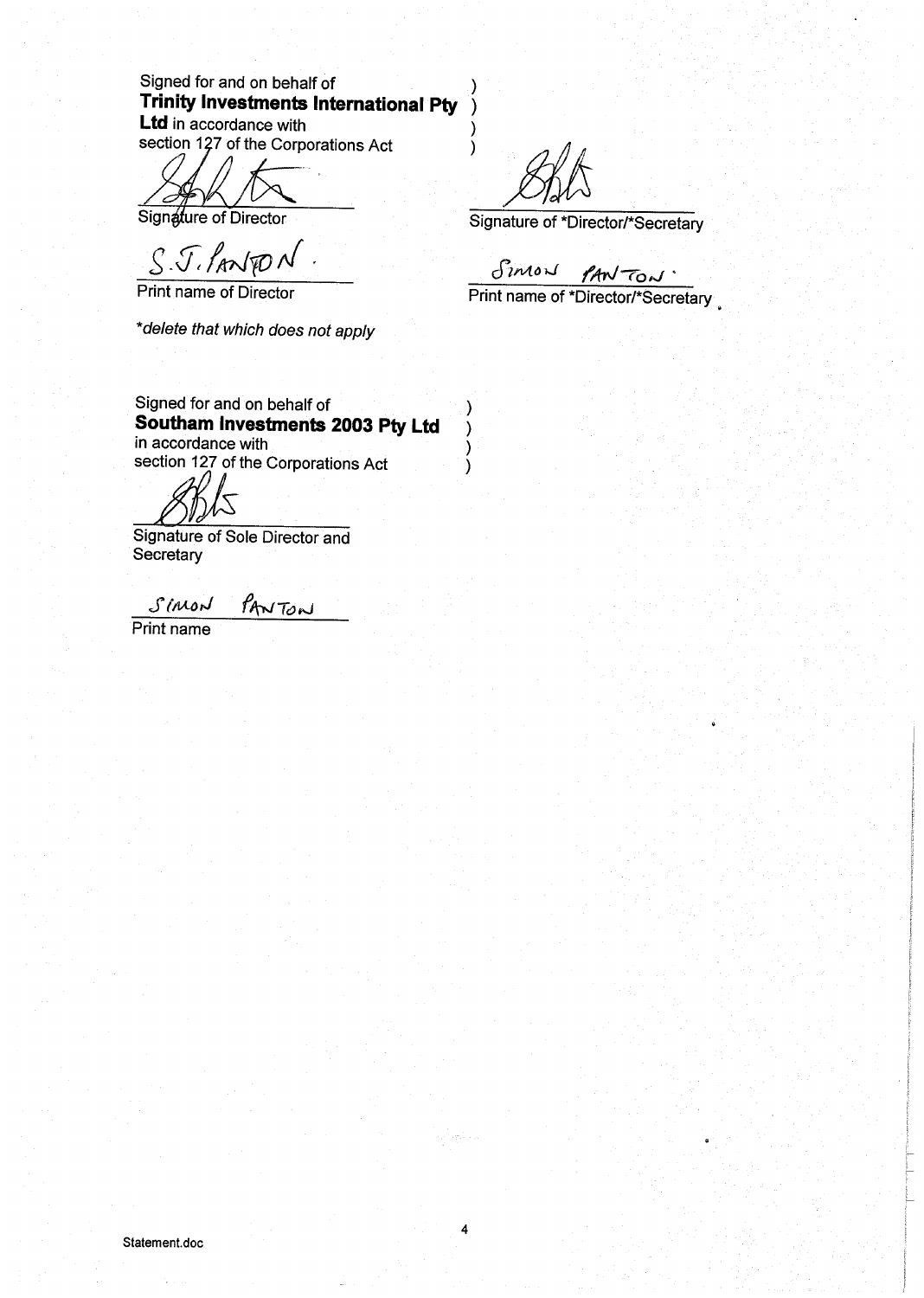Dear Shareholders:

On July 31, Resonance Health received a notice from two requisitioning shareholders, who hold more than a 7% interest in the Company, requesting that their representatives, Simon Panton and David Sanders be appointed to the board in place of directors Guy Aird, Michael Dalsin, Roger Greene, Andrew Walker and Michael Wooldridge.

Although the Notice for an Extraordinary General Meeting requests the removal of only certain directors of Resonance Health, the entire board wishes to express its unanimous opposition to the proposals of the two requisitioning shareholders. Each director believes this vote is crucial to the future of the Company, and urges shareholders to vote in the upcoming EGM.

This request was prompted by a series of events starting with the announcement by the Board on 6 June, 2006 that revenues and cash flow from FerriScan® were disappointing. Contrary to the suggestion by the two requisitioning shareholders that  $FerriScan<sup>®</sup>$  was "on the verge of profitability," FerriScan® operations had in fact begun to cause losses that were so substantial, the viability of the Company would be threatened without corrective action.

While the Board certainly wished it could have reported better news to the shareholders, it had to face the realities presented, and take action to preserve and enhance shareholder value as soon as possible.

The requisitioning shareholders have apparently assumed a "shoot the messenger" mentality, attempting to remove the directors who, together with the entire Board, have forged a plan to remedy the problems created by lagging FerriScan® sales and improve the prospects of Resonance going forward.

While the disappointment and anger of the requisitioning shareholders is in many respects understandable, they do not appear to accept the reality the Company faced with FerriScan<sup>®</sup> earlier this year. As a corollary, they also do not offer any realistic plan for increasing value in Resonance going forward. Instead, they suggest hiring unknown parties to perform "independent external review" over an unknown time frame, and apparently hope these third parties will come up with a solution.

The entire Board unanimously opposes the proposal of the two requisitioning shareholders because:

- 1. The current Board does have a realistic plan to return value to shareholders; and
- 2. The directors as a group bring together a host of complementary skills needed to face the challenges on behalf of Resonance.

With a plan and a skill set to build shareholder value, the current directors deserve your support.

The board conducted a comprehensive review of the prospects for sales and corporate expenses when FerriScan<sup>®</sup> sales fell well behind forecasts. The review revealed that immediate prospects for sufficiently substantial increases in sales were remote, creating the prospect of substantial losses and a need to reduce expense levels. The board disclosed the issue to shareholders, cut the burn rate, and began an analysis of whether FerriScan® prices could be increased. Under the current board, operational expenses have also been cut.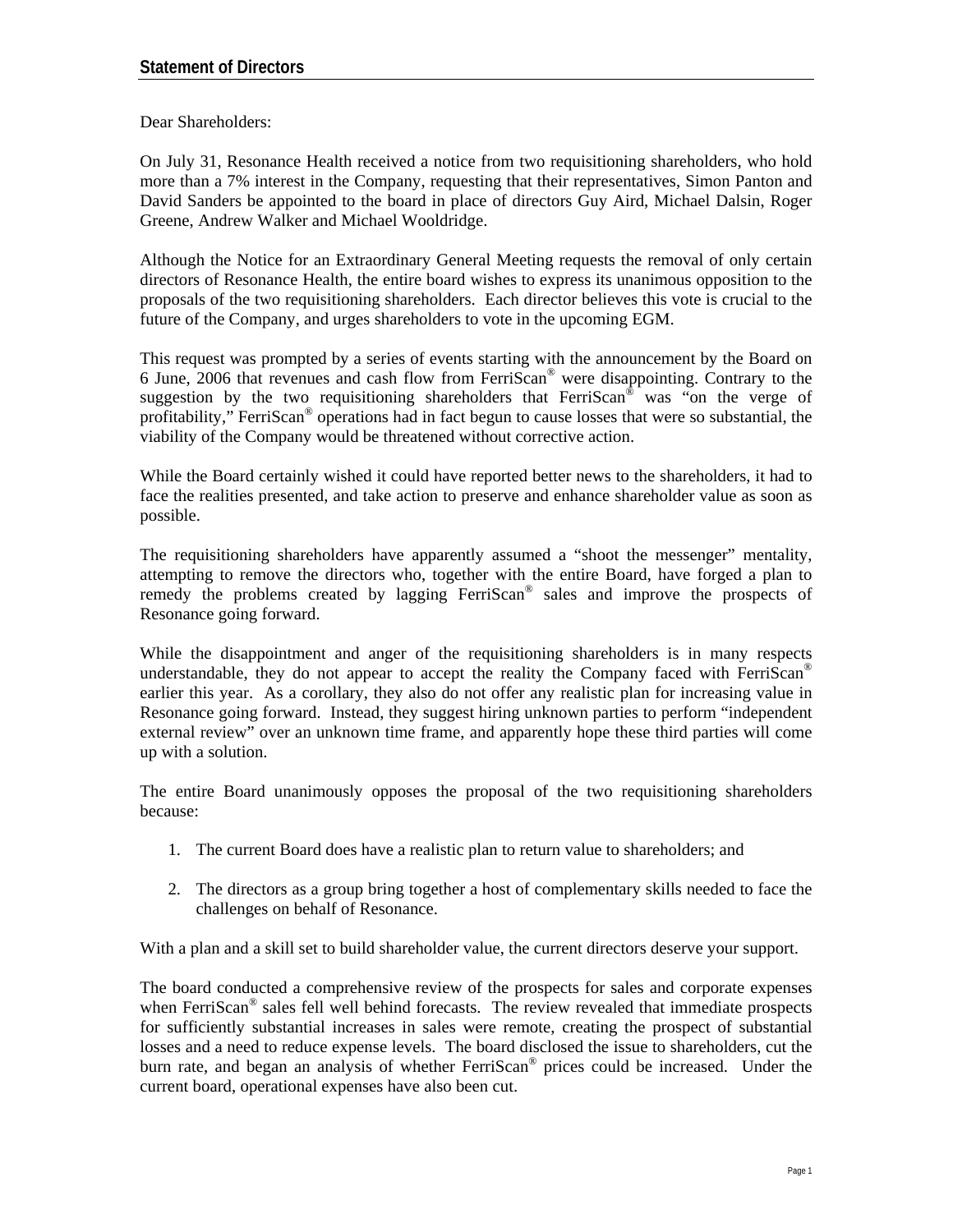At the same time, the board examined the Company's current plans to develop its technologies, including FibroScreen<sup>TM</sup>. A commitment to a technology is meaningless without the ability to fund it. The remaining cash balance was insufficient to fund any possible future FerriScan<sup>®</sup> losses for a sustained period, let alone millions needed for  $FibroScreen<sup>TM</sup>$  development. To provide funding for the technologies, the Board chose an entitlements issue that would fund the technologies for two years. The virtue of the entitlements issue is that it offers existing shareholders the ability to obtain additional shares at lower cost basis. Some traders engage in arbitrage while the entitlements offering is outstanding, depressing the stock price. But in the longer term, the Company will be positioned to realise the full value of FerriScan<sup>®</sup> and  $FibroScreen^{TM}$ .

In addition, the entitlements offering puts Resonance in a stronger position to consider the plan to complement its technologies by acquiring pathology labs. The requisitioning shareholders attack the entitlements offering by suggesting that it is a vehicle to raise funds for pathology acquisitions without shareholder approval. This is false. The entitlements issue is the proper strategy to fund the Company, regardless of whether shareholders approve the plan to acquire pathology labs. The funds are not being raised for that purpose. But the Board does understand that if it needs to raise equity for such an acquisition, it should negotiate pricing with a strong balance sheet. This Board anticipates that if equity is raised from new shareholders for pathology acquisitions, the investment will be made at substantially higher prices than the pricing of the current entitlements offering. Any such plan will be placed before shareholders for a vote after full notice and disclosure.

Finally, the requisitioning shareholders make an attack on the Board because they believe it is too large for a small company. They neglect to disclose that Board fees have not been paid since April. They also fail to recognise that the Board consists of a range of members with complementary skills, including medical, scientific, banking, brokerage, legal and governmental regulatory skills. This Board submits that the shareholders benefit from such diversity of skills. Most recently, the chief scientist who developed FerriScan® and who will continue to work on developing FerriScan® has agreed, for the first time, to join this Board. Appointing a smaller board, lacking such skills, does not seem like a tremendous virtue, particularly considering the admission by the requisitioning shareholders that their first proposed action would be to hire independent experts to study and come up with a plan for the technologies. Exactly what plan is a shareholder approving by voting that way?

Your current board has saved FerriScan<sup>®</sup> by cutting operating expenses and raising pricing, and has a plan to fund and realise value from the Resonance technologies going forward. The board members unanimously request your support to implement that plan. To this end, the Board strongly recommends that Shareholders take the opportunity to take up their entitlements and any additional shares in the 3 for 4 Entitlement Offer closing on 1 September 2006, and participate together with the Board in reinvigorating and building the wealth of the Company.

The Board of Resonance Health Limited